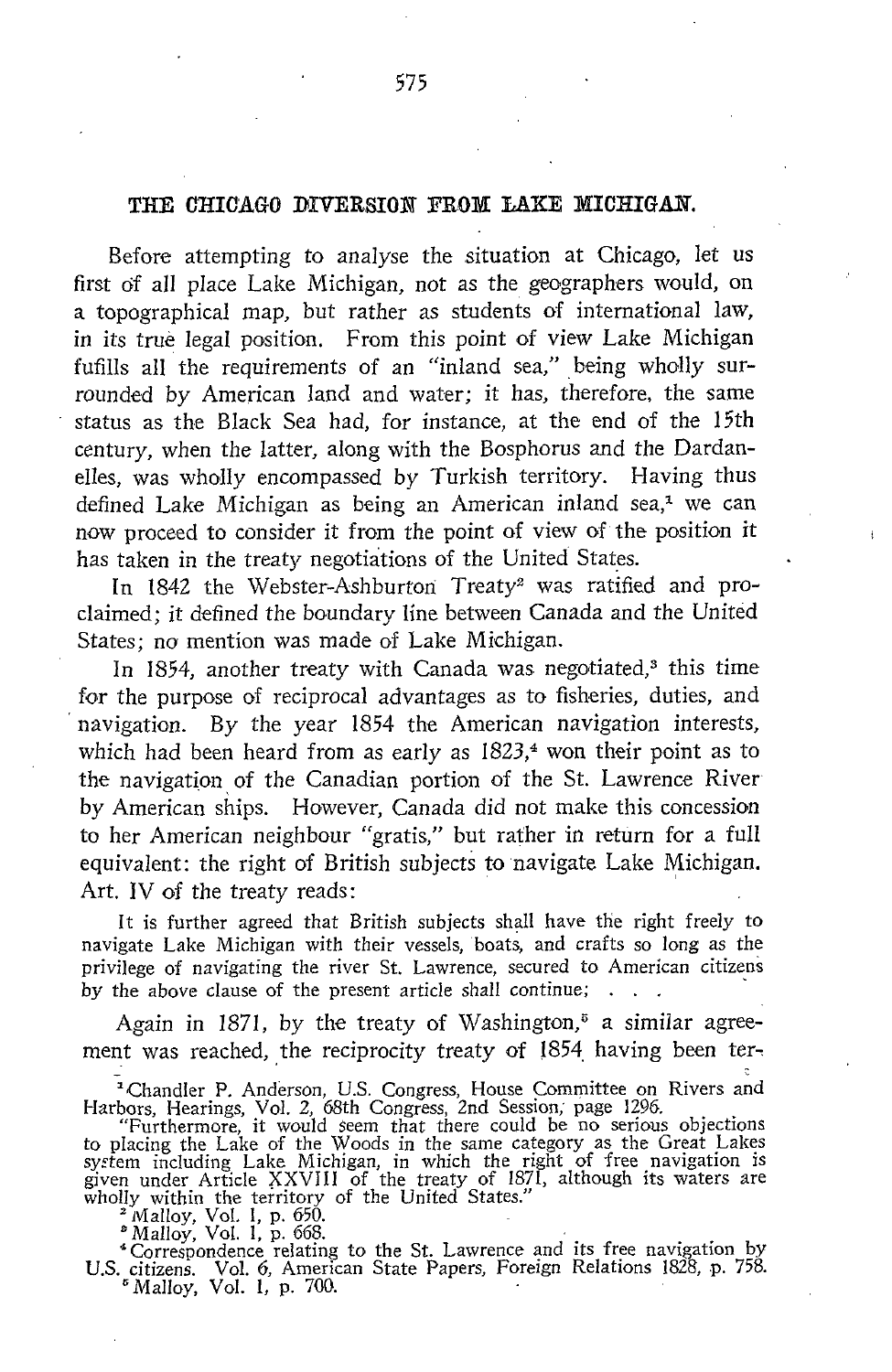minated in 1866, as a result of American post Civil War animosity . The article in question, Article XXVIII, is phrased as follows :

The navigation of Lake Michigan shall also, for the terms of years mentioned in article XXXIII of this treaty (10 years), be free and open for the purposes of commerce to the subjects of Her Brittanic Majesty, subject to any laws and regulations of the United States or the States bordering thereon not inconsistent with such privilege of free navigation.

Considering the last two articles together, one can reach but one logical conclusion, and that is that Great Britain always possessed complete right of control over the St. Lawrence river in all parts where both its river banks were within her own territorial domain, and that the United States possessed a similar right of jurisdiction over Lake Michigan. No doubt in view of this legal situation both countries realized the necessity for mutual concession and accommodation, and so entered into agreements by which each State granted to the other the right of navigating what each recognized as being the waters under its own exclusive territorial jurisdiction.

On January 11, 1909, a treatye between the United Kingdom and the United States of America, relating to boundary waters and questions arising along the boundary between Canada and the United States was signed at Washington. The Preliminary Article of the treaty says :

For the purposes of this Treaty boundary waters are defined as the waters from main shore to main shore of the lakes and rivers and connecting waterways, or the portions thereof, along which the international boundary between the United States and the Dominion of Canada passes, including all bays, arms, and inlets thereof, but not including tributary waters which in their natural channels would flow into such lakes, rivers and waterways, or waters flowing from such lakes, rivers and waterways, or the waters of rivers flowing across the boundary.

Lake Michigan, according to this article, comes within the category of "tributary waters which in their natural channels flow into such lakes" i.e. Lake Huron, and such tributary waters, as Lake Michigan, are not made the subject of negotiation under this preliminary article.

Article <sup>I</sup> of the same treaty continues :

The High Contracting Parties agree that the navigation of all navigable boundary waters shall forever continue free and open for the purpose of commerce to the inhabitants and to the ships, vessels, and boats of both countries equally, subject, however, to any laws and regulations of either country, within its own territory, not inconsistent with such privilege of free navigation, and applying equally and without discrimination to the inhabitants, ships, vessels, and boats of both countries.

Malloy, Vol. 3, p. 2607.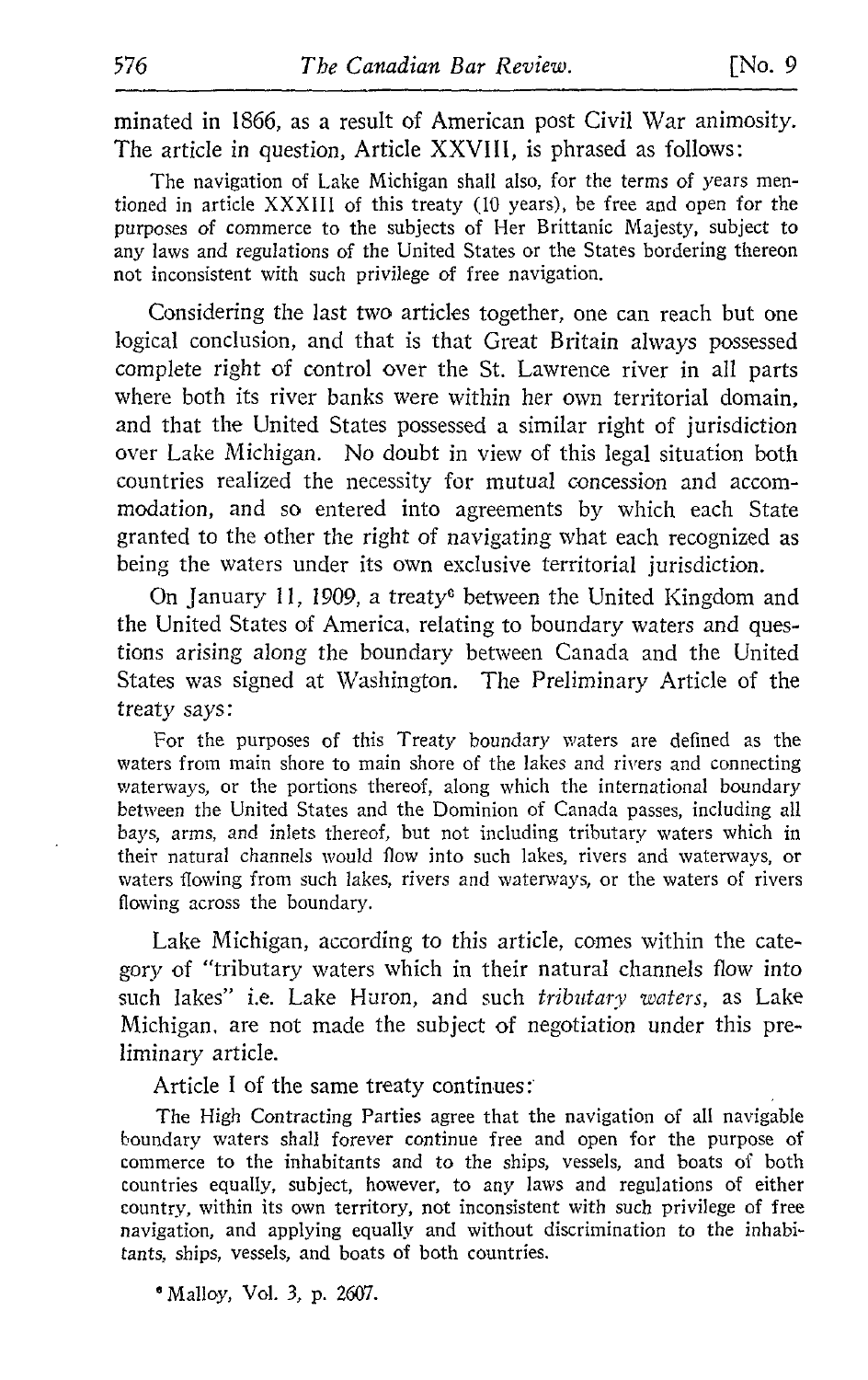It is further agreed that so long as this Treaty shall remain in force this same right of navigation shall extend to the waters of Lake Michigan, and to all canals connecting boundary waters and now existing or which may hereafter be constructed on either side of the line.

Here we find specific mention of Lake Michigan. It appears that the right to navigate this American inland sea was given to Canada by way of a privilege quite apart from any right which she might automatically and normally exercise over the "boundary waters" defined in the preliminary article and 'made mention of in the first paragraph of this same article I, above. In fact the United States sacrificed to Canada <sup>a</sup> right of navigation on waters which belonged wholly to the United States; there never was a duty on the part of the United States to make any such sacrifice.

Article <sup>11</sup> of the treaty is couched in the following terms

Each of the High Contracting Parties reserves to itself, or to the several State Governments on the one side and the Dominion or Provincial Government on the other, as the case may be, subject to any Treaty provision now existing with respect thereto, the exclusive jurisdiction and control over the use and diversion, whether temporary or permanent, of all waters on its own side of the line which in their natural channels would flow across the boundary or into boundary waters; but it is agreed that any interference with or diversion from their natural channel of such waters on either side of the boundary, resulting in any injury on the other side of the boundary, shall give rise to the same rights and entitle the injured parties to the same legal remedies as if such injury took place in the country where such diversion or interference occurs; but this provision shall not apply to cases already existing or to cases expressly covered by special agreement between the parties thereto.

According to this first paragraph of Article II, the diversion at Lake Michigan falls among "those cases already existing" in 1909, date of the treaty, and, therefore, the whole provision relating to injuries inflicted through diversion of waters flowing into boundary waters does not apply, as the Chicago dives sion, by way of the drainage canal, began as early as 1900.

The rest of the article reads as follows:

It is understood, however, that neither of the High Contracting Parties intends by the foregoing provision to surrender any right which it may have to object to any interference with or diversion of waters on the other side of the boundary the effect of which would be productive of material injury to the navigation interests on its own side of the boundary.

This provision refers to public interests as contrasted with private interests and would have been unnecessary if the preceding provision had included a right to recover damages for injuries to public interests on the other side of the line. The very definite statement that cases already existing are not included within the scope of the article is a plain recognition of the fact that the diversion at Lake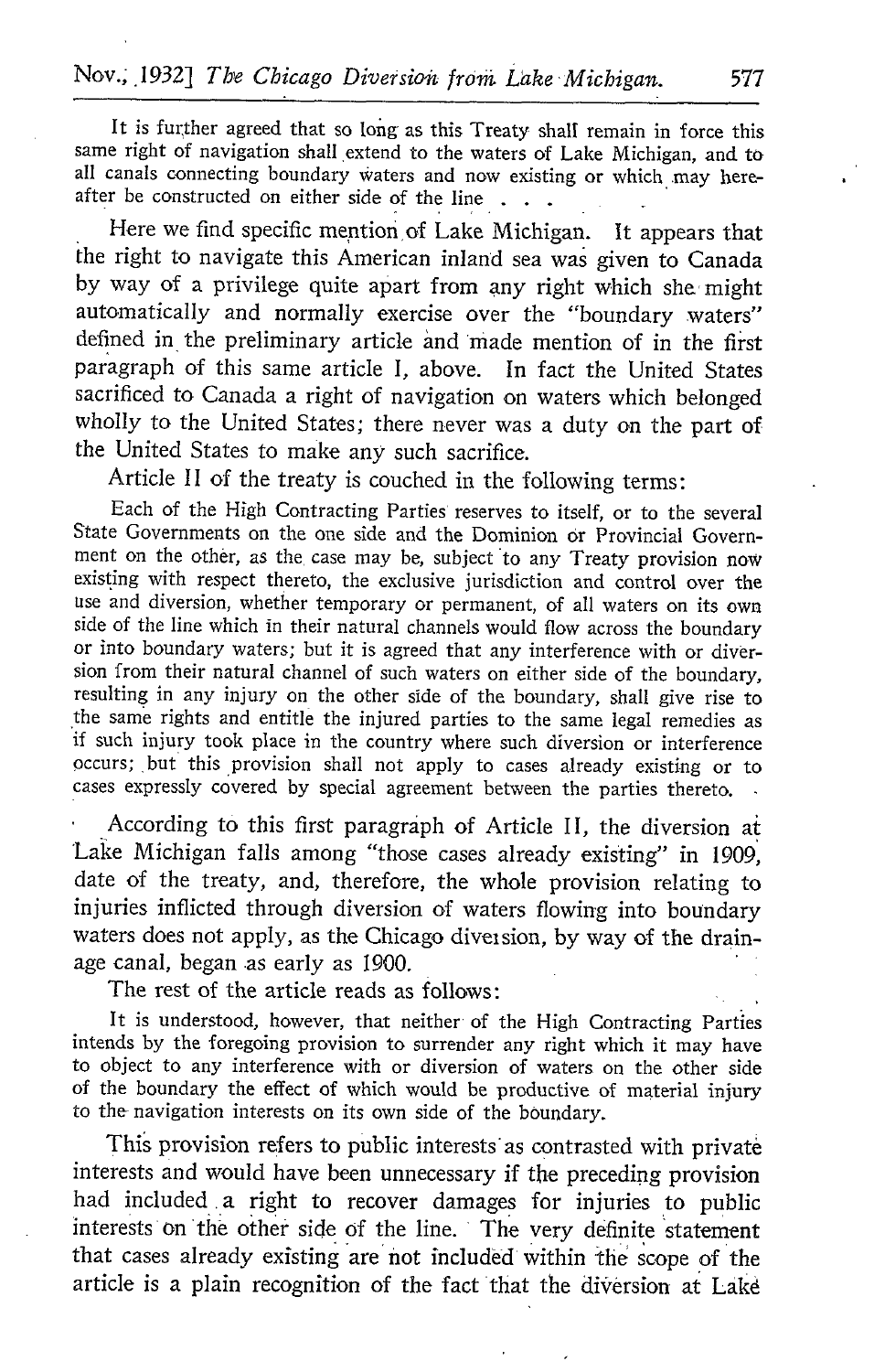Michigan was purely a domestic affair, and that Canada would not try to restrict the right of the United States to authorize such a diversion.

Article V of the treaty provides for <sup>a</sup> diversion by the United States of 20,000 cubic feet of water per second above Niagara Falls for power purposes and a diversion by Canada of 36,000 cubic feet per second from the same place and for like purposes.

Article VIII enumerates the uses to which the boundary waters shall be put giving the following order of precedence :

(1) domestic and sanitary purposes ;

(2) navigation purposes ;

(3) power and irrigation purposes.

Other articles provide for the setting up of an International joint Commission, for its operation, and for the proper termination of the Treaty, should occasion for such action arise. Article 10 is of particular importance and reads as follows :

Any questions or matters of difference arising between the High Contracting Parties involving the rights, obligations, or interests of the United States or of the Dominion of Canada, either in relation to each other or to their respective inhabitants, may be referred for decision to the International Joint Commission by the consent of the two Parties, it being understood that on the part of the United States any such action will be by and with the advice and consent of the Senate, and on the part of His Majesty's Government with the consent of the Governor-General in Council. In each case so referred, the said Commission is authorized to examine into and report upon the facts and circumstances of the particular questions and matters referred, together with such conclusions and recommendations as may be appropriate, subject however, to any restrictions or exceptions which may be imposed with respect thereto by the terms of the reference.

A majority of the said Commission shall have power to render <sup>a</sup> decision or finding upon any of the questions or matters so referred.

If the said Commission is equally divided, or otherwise unable to render a decision or finding as to any question or matters so referred, it shall be the duty of the Commissioners to make <sup>a</sup> joint report to both Governments, or separate reports to their respective Governments, showing the different conclusions arrived at with regard to the matters or questions so referred, which questions or matters shall thereupon be referred for decision by the High Contracting Parties to an Umpire chosen in accordance with the procedure prescribed in the fourth, fifth and sixth paragraphs of articles 45 of The Hague Convention for the pacific settlement of international disputes, dated October 18, 1907. Such Umpire shall have power to render a final decision with respect to those matters and questions so referred on which the Commission failed to agree.

Thus having regarded the relevant articles of the Treaty of 1909 and decided that the diversion at Lake Michigan was definitely excluded from the substance of the treaty, except for a possible indirect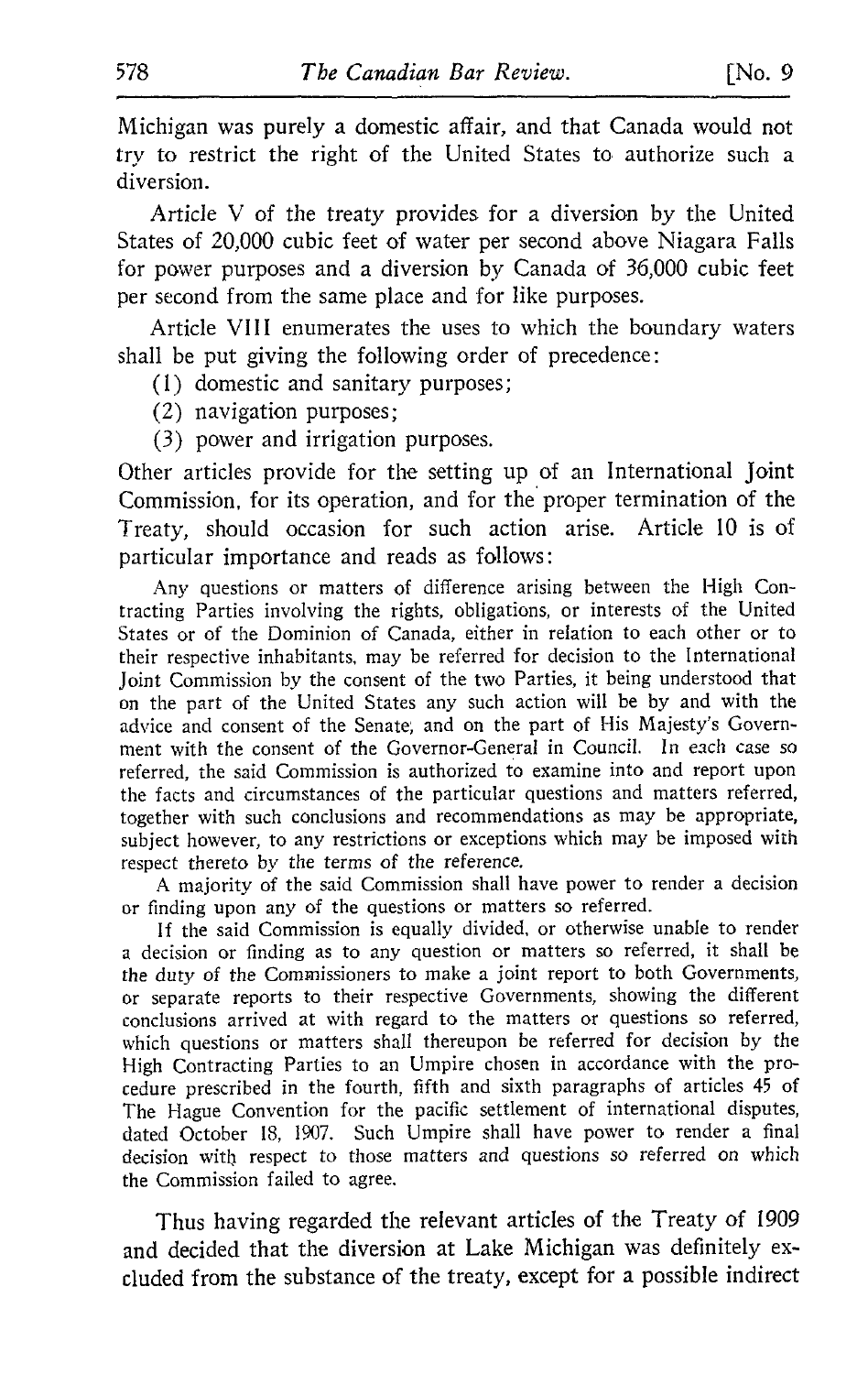reference in article 10 which covers all questions of interest to both the United States and Canada, let us turn to the statements of various men, who were either connected with the drafting of the treaty or with its subsequent interpretation, and see why this was done.

In 1906 we find the following article in the First Report of the Canadian Section of the International Waterways Commission? for that year reporting on the conditions existing at Niagara Falls :

The' Commission, therefore, recommend that such diversion, exclusive of water required for domestic use or the service of locks in navigation canals be limited to the Canadian side to 36,000 cubic feet per second, and on the United States side .to 18,500 cubic feet per second (and in addition thereto a diversion for sanitary purposes not to exceed 10,000 cubic feet per second, be authorized for the Chicago Drainage Canal) and that a treaty or legislation be had limiting these diversions to the quantities mentioned.

## In its Third Report<sup>8</sup> the Canadian section wrote:

The position at Niagara Falls has been dealt with having regard to the exceptional circumstances there existing and taking into consideration the large permanent diversion by way of the Chicago Drainage Canal.

These statements bear out the contention that the Canadian Commissioners, who were investigating conditions existing at Niagara Falls, in order that their findings might be used as a basis for the Treaty of 1909, were fully aware of the Chicago diversion then existing, and that they took into account this diversion when alloting water to the United States and Canada at the Falls. The American Commissioners were equally cognizant of the Chicago diversion.<sup>9</sup> The most pertinent statement on the subject was made by Elihu Root in the Senate,<sup>10</sup> when the Treaty of 1909 was before the critical eye of that body. He said:

The great bulk of the water goes to the Canadian side, and the waterways commission that was appointed some time ago, to deal with the question of the lake level reports, <sup>I</sup> think, that 36,000 feet can be taken out on the Canadian side and 18,500 on the American side without injury to the Falls. <sup>I</sup> thought it wise to follow the report of the Commission and put in -1,500 feet additional to get round numbers-so our limit is higher than we want, but their limit would not be cut down below what it is because there are three companies on the Canadian side who have works there. Then there is this further fact why we could not object to this 36,000 cubic feet on the Canadian side: We are now taking 10,000 cubic feet per second out of Lake Michigan at Chicago, and I refused to permit them to say anything in the

' First' Report of the Canadian Section of the International Waterways Commission. Canadian Sessional Papers 19a, Vol. XVII, part 1, pp. 339-340.

<sup>\*</sup>Third .Report of the Canadian Section of the International Waterways.<br>Commission. Canadian Sessional Papers IIa, Vol. XVII, part 1, p. 400.<br><sup>\*</sup>Same, p. 424.

<sup>10</sup> Proceedings of For. Rel. Committee, 57th-62nd Congresses, pp. 271-272.

 $\mathbf{I}$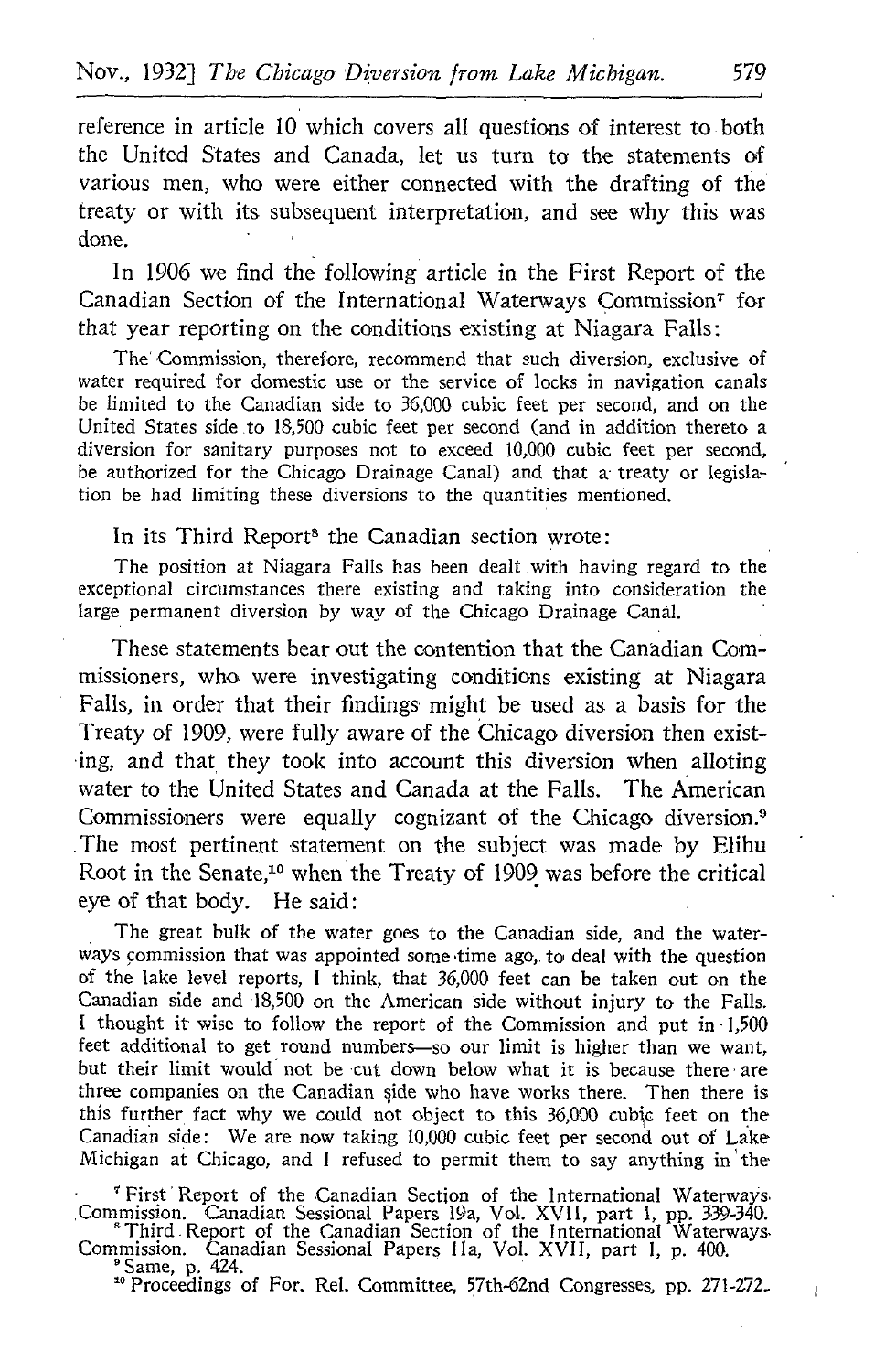treaty about it. I would not permit them to say anything about Lake Michigan. <sup>I</sup> would not have anything in the treaty about it, and under the circumstances, <sup>I</sup> thought it better not to kick about this 36,000. They consented to leave out of this treaty any reference to the drainage canal which really comes out of the lake system.

This statement makes it quite clear that the United States was unwilling to accept any restriction upon its right to divert water from Lake Michigan and the foregoing Canadian statements make it just as clear that the Canadian advantage of 16,000 cubic feet per second at Niagara was fully counter-balanced by the Chicago diversion of 10,000 cubic feet.

On April 21, 1928, an article appeared by Mr. Kellogg in the "United States Daily" in which Mr. Kellogg said in answer to certain questions put by the Canadian Government as to the withdrawal of water from Lake Michigan :

As to the observation by the Canadian Government that the installation of compensatory works to restore lake levels would not recoup to the Great Lakes System the power lost to the system by the diversion at Chicago, <sup>I</sup> would, without in any way admitting the principles of compensation, call attention to the fact that Canada now receives 36,000 second feet at Niagara as against 20,000 cubic feet per second on the American side for power purposes.

The principle of compensation which Mr. Kellogg was so loathe to admit, nevertheless, as we have seen, played an important role in the framing of the Treaty of 1909. In fact both the Canadian and the American officials admitted that the discrepancy between the 36,000 cubic feet per second diversion by Canada and the 20,000 second feet diversion by the United States was accounted for by the American diversion of 10,000 second feet at Chicago.

In <sup>1910</sup> Mr. Chandler P. Anderson before the House Committee on Rivers and Harbors<sup>11</sup> in explaining article II of the Treaty of 1909, that article pertaining directly to diversions, future and past, made the following remarks :

In response to this objection (that Canada might some day interfere with the Chicago diversion) attention is called to the express provision in this article that it shall not apply to cases already existing which would seem to cover and was certainly intended to cover the canal system at Chicago.

From all these corroboratory statements, one can draw but one conclusion, namely that the diversion of water at Chicago for sanitary purposes was definitely not referred to in the Treaty of 1909, because both parties to the treaty realized that such diversion was purely a domestic affair of the United States; and that the discrep-

<sup>11</sup> Hearings, Vol. 2, 68th Congress, 2nd Session, p. 1297.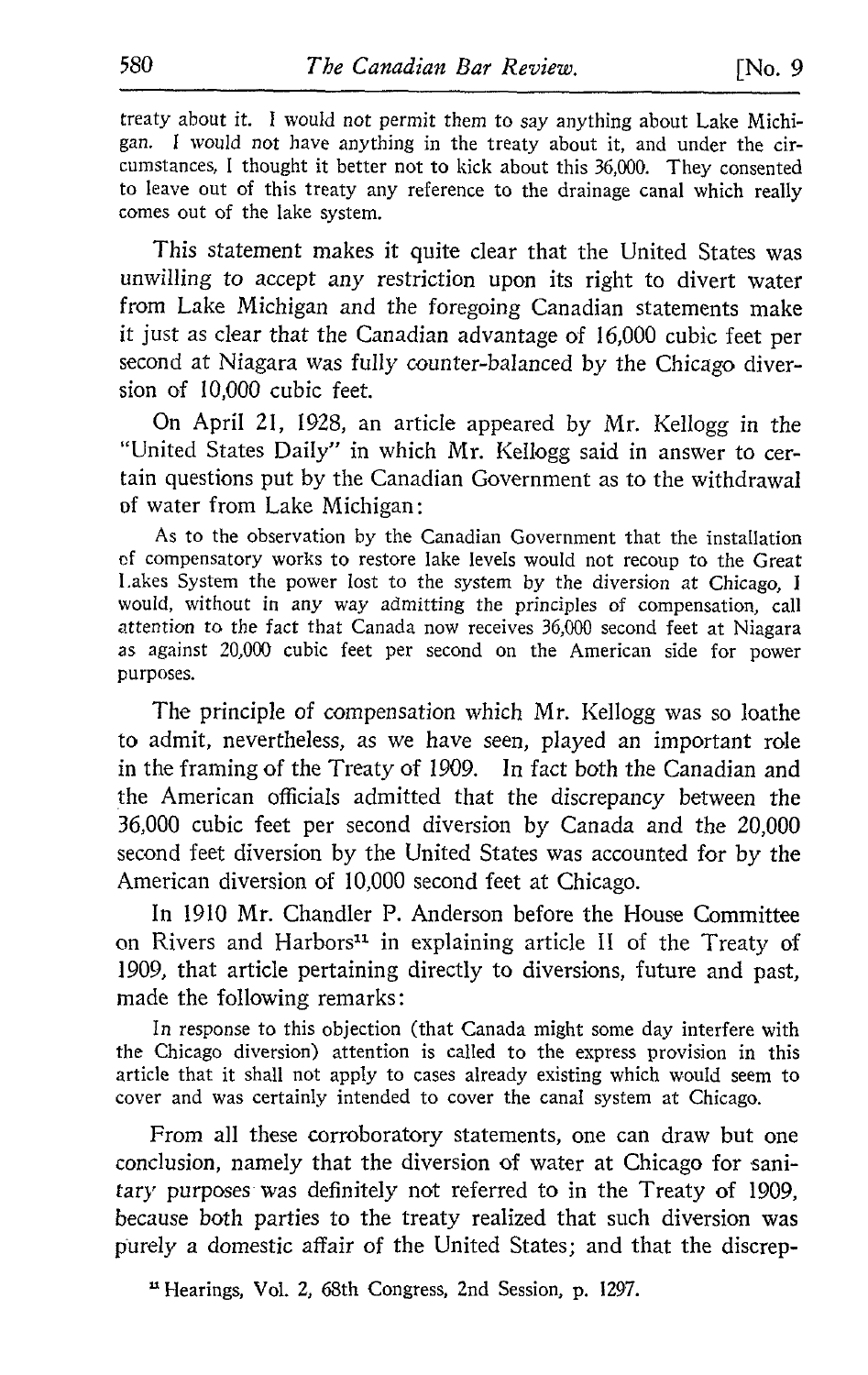ancy in the amounts diverted at Niagara is accounted for by the tacit acceptance of the 10,000 cubic feet per second diversion at Chicago. This conclusion leads us to a contemplation of the theory which lies behind such a diversion as the one we are considering.

Heffter<sup>12</sup> says:

Each of the proprietors of a river flowing through several states as well as the proprietor of a river wholly in one country can stricto jure, devote the water to its own uses and to those of its subjects and exclude others.

In the defendants' brief in the case of Wisconsin, Minnesota, Ohio and Pennsylvania v. Illinois and the Sanitary District at page 183 we find this statement:

Some have maintained (and this is the position of the United States) that each State by virtue of its right of sovereignty over that part of the river flowing on its soil, can use the waters as it wishes and following its own needs only; without considering any injury it may cause to other riparians in depriving them of a portion of the waters, or in exposing them to inundation, or in' polluting the waters.

In 1907 in a situation very much like that existing between Canada and the United States to-day, Judge Elliot<sup>13</sup> said:

The respondents claim, that,' as the Birch Lake Drainage area is tributory to the Rainy River and the various lakes which form the international boundary between the United States and Canada, the diversion of the waters to Lake Superior would be a violation of international comity . Birch Lake and its tributory waters are entirely within the United States, and under the generally accepted rules of international law are subject to its exclusive control without responsibility to any foreign government or its citizens. Modern international law rests upon the conception of territorial sovereignty. The territory of a nation consists of the land and waters within its geographical boundaries and the waters which wash its shores to the extent of a marine league or other distance determined by custom or treaty from the shore.

In the Rio Grande Dam and Irrigation case<sup>14</sup> we find the following :

Under the treaties with Mexico each republic reserves all rights within its own territorial limits. This would have been so on principles of international law without such reservation. States lying wholly within the 'United States belong exclusively to it, and the soil within the United States is not burdened with a servitude in .favor of Mexico in respect to any duty to so discharge the water as to promote or preserve the navigability of the Rio Grande. **Community** and the community of the community of the community of the community of the community of the community of the community of the community of the community of the community of the community of the communi

One of the treaties referred to above, that of  $1906$ ,<sup>15</sup> bears out the above quoted statement:

"Europaische Volkerrecht, 1888, sec. 77. " Minnesota Canal and Power Co. v. Pratt & Others, 1907, <sup>101</sup> Minn, 197,

p. 228.<br><sup>14</sup> U.S. v. Rio Grande Dam and Irrigation Co., 9 N.M., p. 292. <sup>26</sup> U.S. Treaty Series, Malloy, Vol. 1, p. 1202.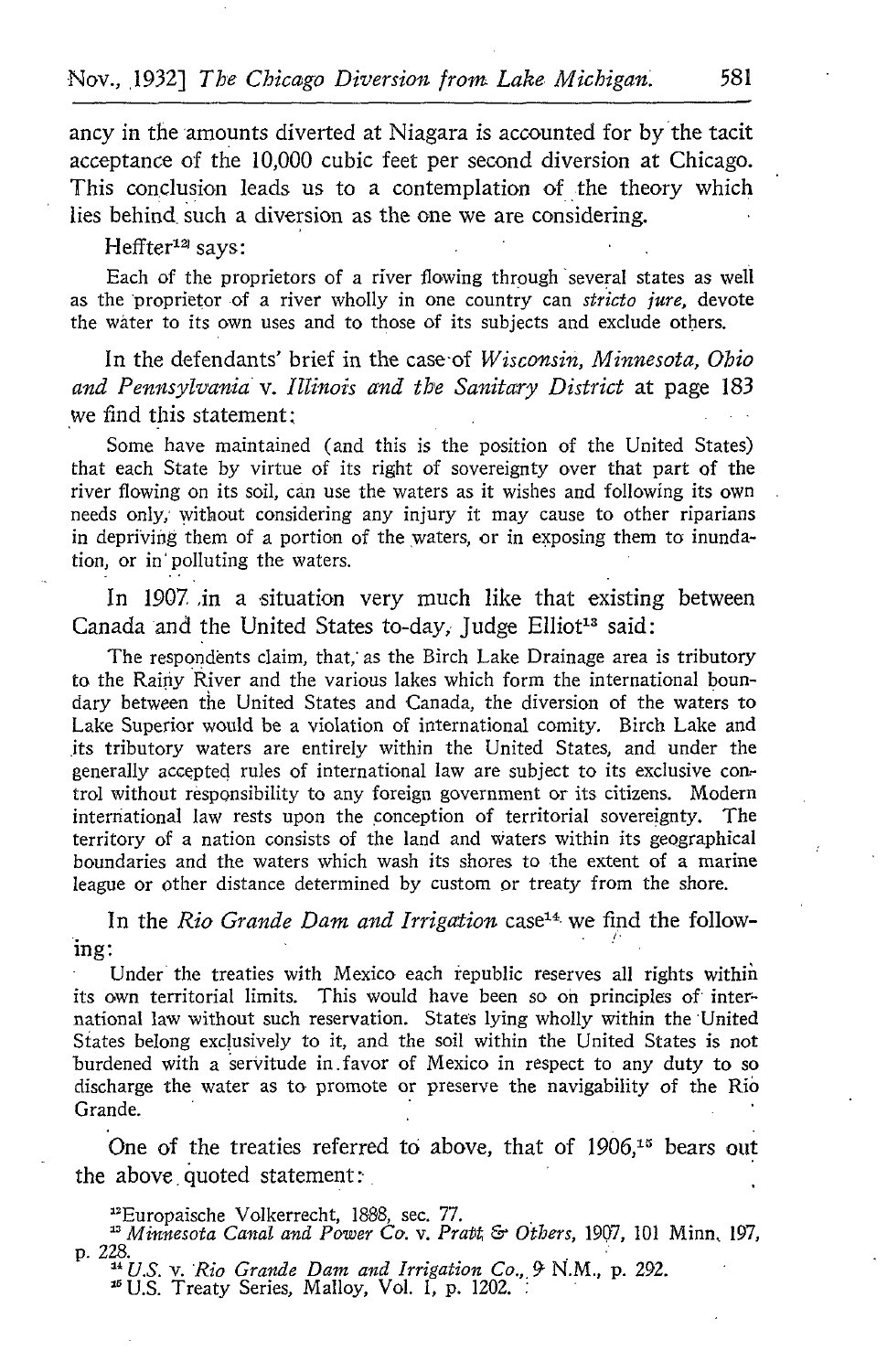The United States in entering into this treaty, does not thereby concede, expressly or by implication, any legal basis for any claims heretofore asserted or which may be hereafter asserted by reason of any losses incurred by the owners of land in Mexico due or alleged to be due to the diversion of the waters of the Rio Grande within the United States: nor does the United States in any way concede the establishment of any general principle or precedent by the concluding of this treaty . The understanding of both parties is that the arrangement contemplated by this treaty extends only to the portion of the Rio Grande which forms the international boundary, from the head of the Mexican Canal down to Fort Quitman, Texas, and in no other case .

Lastly when, in 1895, Attorney-General Harmon<sup>16</sup> was called upon to interpret the treaty of Guadalupe-Hidalgo, of Feb. 2, 1848, and to decide whether a diversion of the Rio Grande lying wholly within the United States was lawful, he said :

The fact that there is not enough water in the Rio Grande for the uses of the inhabitants of both countries for irrigation purposes does not give Mexico the right to subject the United States to the burden of arresting its development and denying its inhabitants the use of a provision which nature has supplied, entirely within its own territory. The recognition of such a right is entirely inconsistent with the sovereign right of the United States over its national domain. . . . All exceptions, therefore, to the full and complete power of a nation within its own territories must be traced up to the consent of the nation itself. They can flow from no other legitimate source.

This theory of diversion, namely that a state has complete control over its own territory including any "inland waters," leads one<br>to believe that the United States has then from a purely to believe that the United States has then from a purely<br>theoretical point of view complete jurisdiction over Lake point of view complete Michigan and can divert such waters therefrom as it may deem necessary to the health and welfare of its citizens at Chicago, and in any amounts. Actually, the Supreme Court, in its decision of April 21, 1930,<sup>17</sup> has limited the amount of water to be diverted to 6,500 <sup>c</sup> .f. sec. from July 1, 1930 until December 31, <sup>1935</sup> . On the latter date Chicago may divert only 5,000 c.f. sec., which is cut down to 1,500 c.f. sec. on December 31, 1938. Several writers<sup>18</sup> have suggested that it would be feasible to allow the Joint Commission, set up under the Treaty of 1909, to investigate and pass upon suitable amounts of water to be diverted at Chicago. Article 10 of that treaty provides for the resolving of just such a question. The Chicago Diversion may be accurately considered one of "those matters of difference arising between The High Contracting Parties

 $^{14}$  2 Ops. Attys. Gen., pp. 274-283.

<sup>17</sup> Wisconsin v. Illinois, 281 U.S., p. 696.<br><sup>18</sup> A.J. Int. Law, Vol. 23, p. 328. "The Chicago Drainage Canal and St.<br>Lawrence Development," I. Q. Dealey, vi.